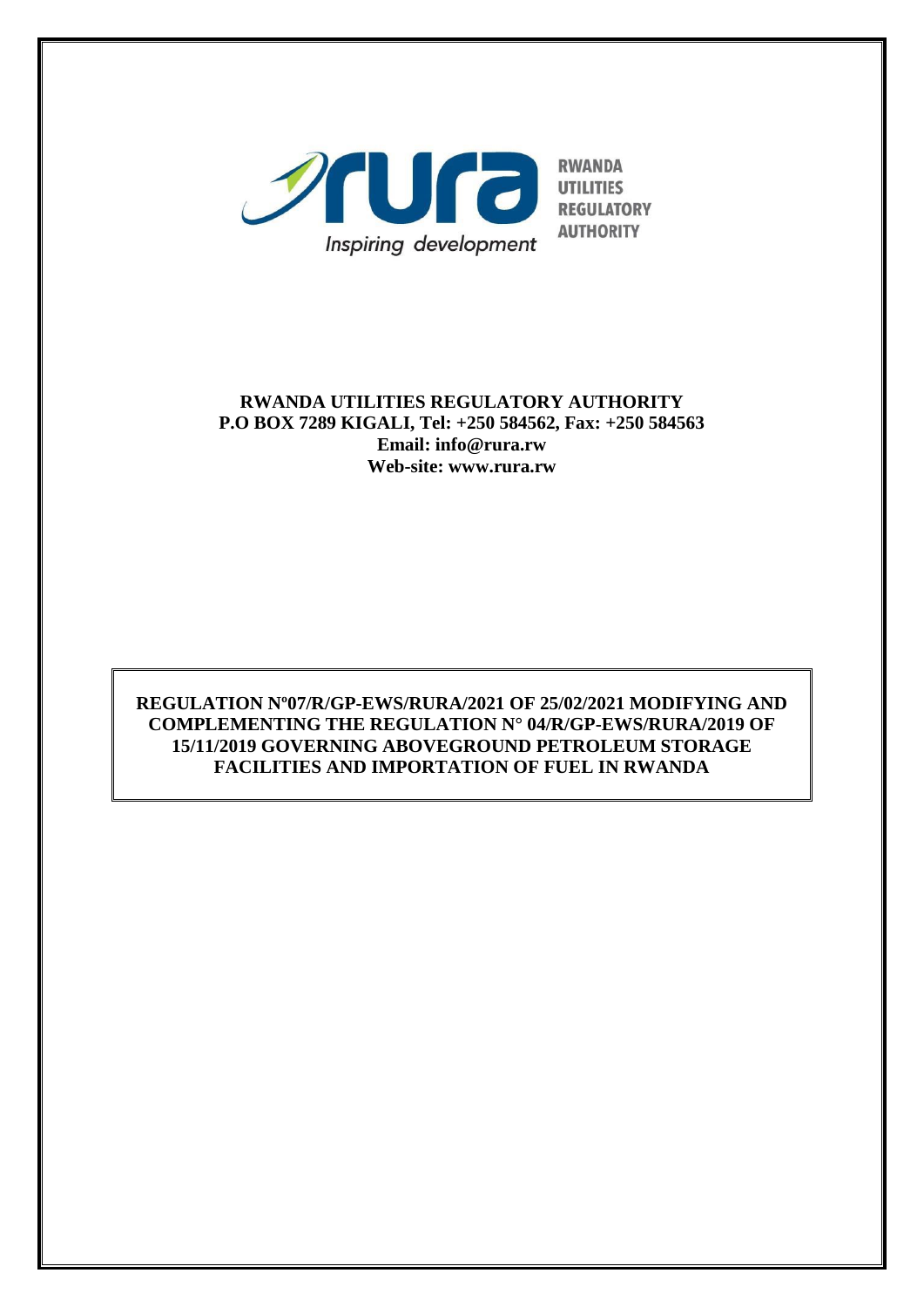### **The Regulatory Board;**

Pursuant to Law n° 09/2013 of 01/03/2013 establishing Rwanda Utilities Regulatory Authority (RURA) and determining its mission, powers, organization and functioning especially in Articles 2, 4 and 20;

Having reviewed the Regulation N° 04/R/GP-EWS/RURA/2019 of 15/11/2019 governing aboveground petroleum storage facilities and importation of fuel in Rwanda, especially section I.1 of its annex;

Upon due consideration and deliberation in its Session of  $25<sup>th</sup>$  February 2021;

### **HEREBY issues the following regulation:**

### **Article one: Purpose**

The purpose of this regulation is to modify and complement the Annex to the Regulation N°04/R/GP-EWS/RURA/2019 of 15/11/2019 governing aboveground petroleum storage facilities and importation of fuel in Rwanda.

### **Article 2: Location, Design and installation of fuel depot**

The section I.1 of the Annex on technical requirements of the design, installation, upgrade and operation of fuel depots in Rwanda is modified and complemented as follows:

## **I.1 Location of fuel depot**

Storage tanks of fuel depot must be located in an isolated area with a buffer zone from other activities or facilities not related to petroleum activities and located outside the depot premises.

After providing necessary safety precaution, all the existing depots and new depots must provide a minimum buffer zone distance of 200m. This buffer zone is comprised of the following:

- (a) 50 m secondary buffer zone which is the distance from tank farm to the property boundary; and
- (b) 150 m primary buffer zone which is the distance that lies between the property boundary of the fuel depot with the property boundary of the adjacent properties.

Other activities and facilities in the buffer zones are subject to the Regulatory Authority approval.

Any plot planned for installation of a fuel depot must comply with the requirements of the master plan of that particular area, the environment legislation, Rwanda Building Code, National standards and any other relevant law in force.

The modified and complemented annex is attached to this regulation.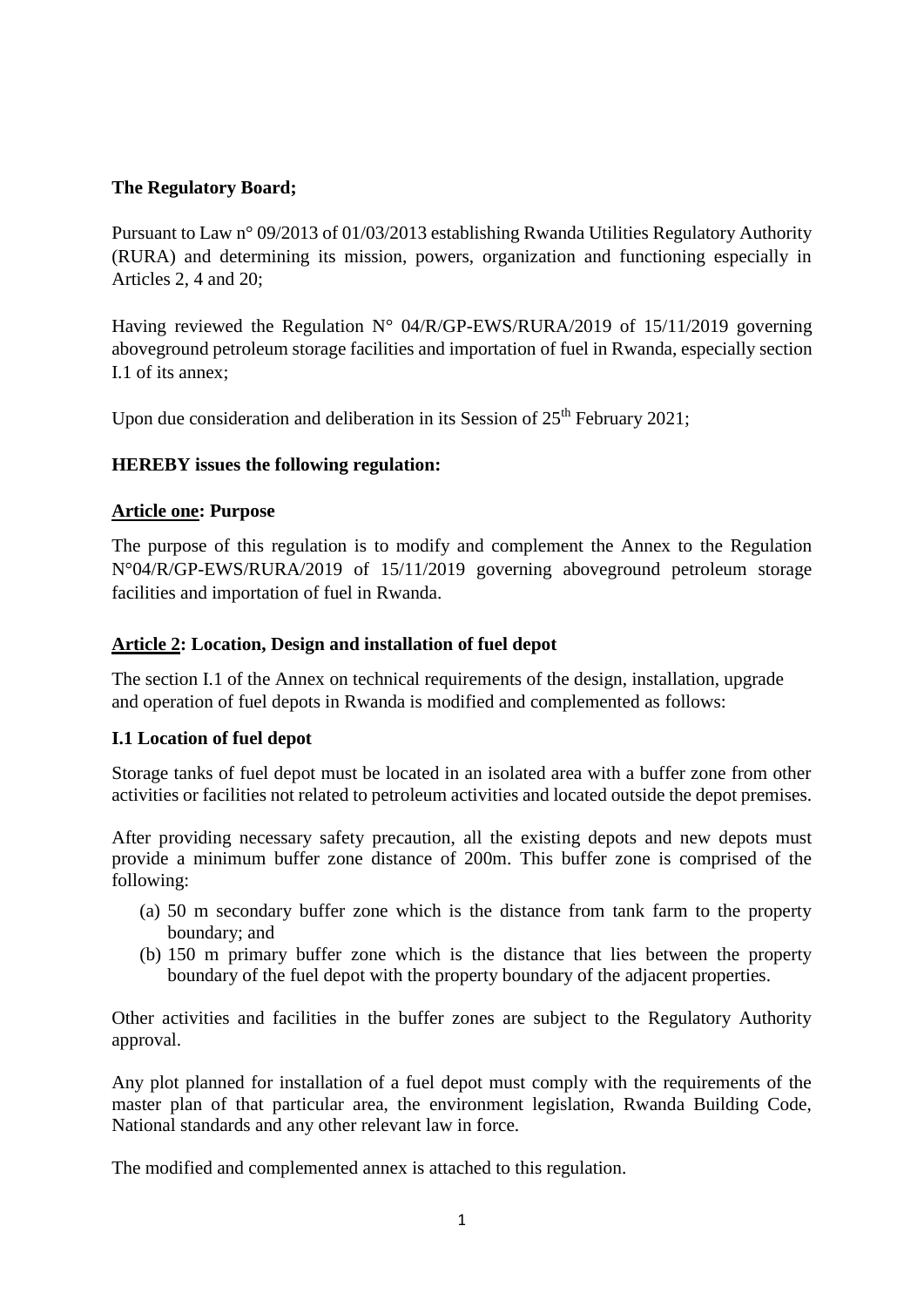#### **Article 3: Repealing provision**

The Section I.1 of the annex to the Regulation N° 04/R/GP-EWS/RURA/2019 of 15/11/2019 governing aboveground petroleum storage facilities and importation of fuel in Rwanda is hereby repealed.

### **Article 4: Commencement**

This Regulation shall come into force on the date of signature by the Chairperson of the Regulatory Board.

Kigali, on 25/02/2021

**-----------------Sé----------------------**

**Dr. Ignace GATARE CHAIRPERSON OF THE REGULATORY BOARD**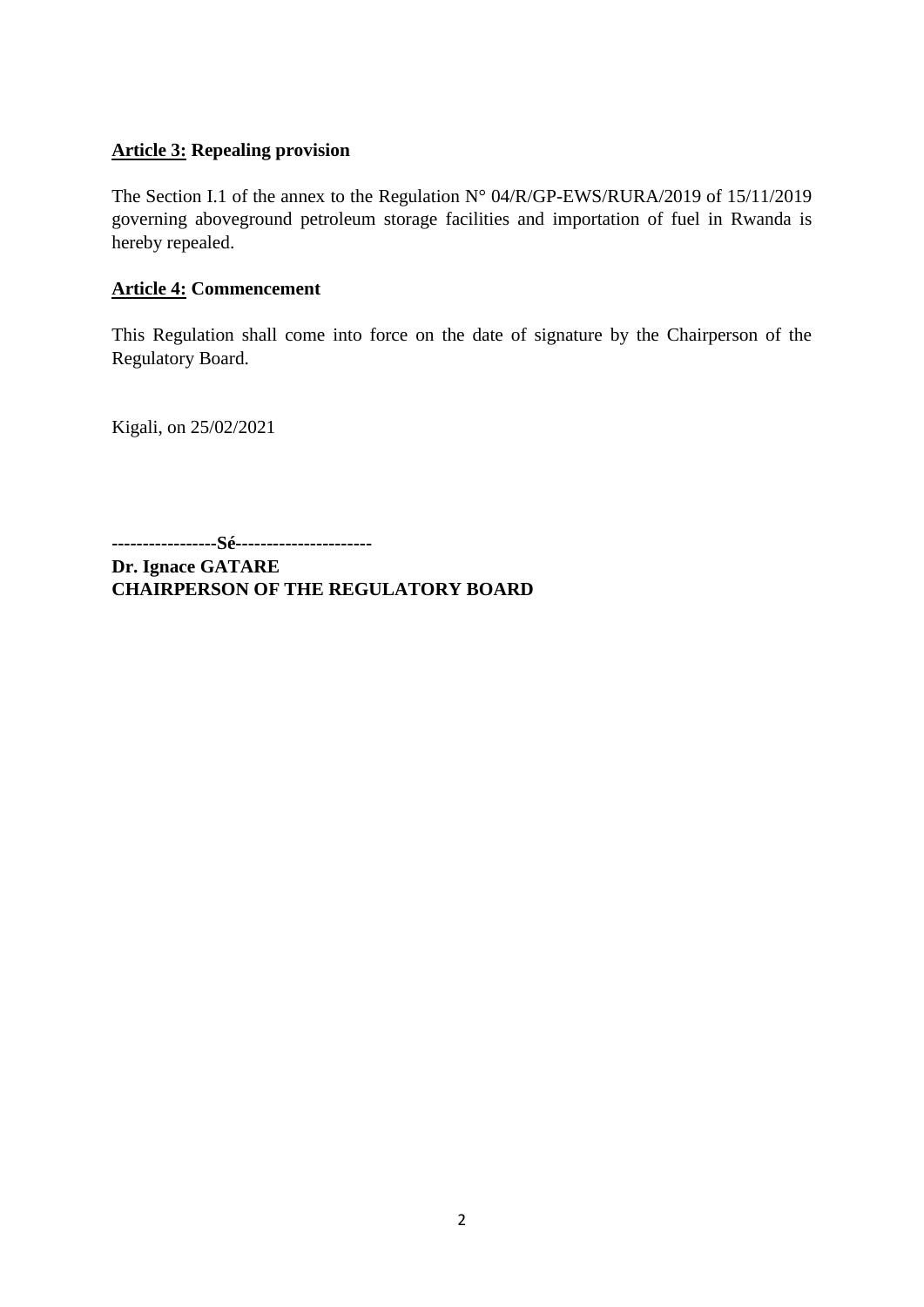### **ANNEX: TECHNICAL REQUIREMENTS ON THE DESIGN, INSTALLATION, UPGRADE AND OPERATION OF FUEL DEPOTS IN RWANDA**

## **I LOCATION, DESIGN AND INSTALLATION OF FUEL DEPOT**

## **I.1 Location of fuel depot**

Storage tanks of fuel depot must be located in an isolated area with a buffer zone from other activities or facilities not related to petroleum activities and located outside the depot premises.

After providing necessary safety precaution, all the existing depots and new depots must provide a minimum buffer zone distance of 200m. This buffer zone is comprised of the following:

- (c) 50 m secondary buffer zone which is the distance from tank farm to the property boundary; and
- (d) 150 m primary buffer zone which is the distance that lies between the property boundary of the fuel depot with the property boundary of the adjacent properties.

Other activities and facilities in the buffer zones are subject to the Regulatory Authority approval.

Any plot planned for installation of a fuel depot must comply with the requirements of the master plan of that particular area, the environment legislation, Rwanda Building Code, National standards and any other relevant law into force.

### **I.2 Facilities of fuel depot**

The layout of a fuel depot must consider all the requirements stipulated in RS 141-2 and have at least the following facilities:

- (a) Total tanks capacity of the fuel depot not less than  $20,000 \text{ m}^3$ ;
- (b) parking yard;
- (c) firefighting system;
- (d) drainage system;
- (e) offices and laboratory;
- (f) Slope tank with a capacity ranging between 0.3% to 1% of the total commercial storage tanks capacity;
- (g) Sludge tank for storing waste oils;
- (h) loading and unloading bays;
- (i) fence;
- (j) entrance and exit.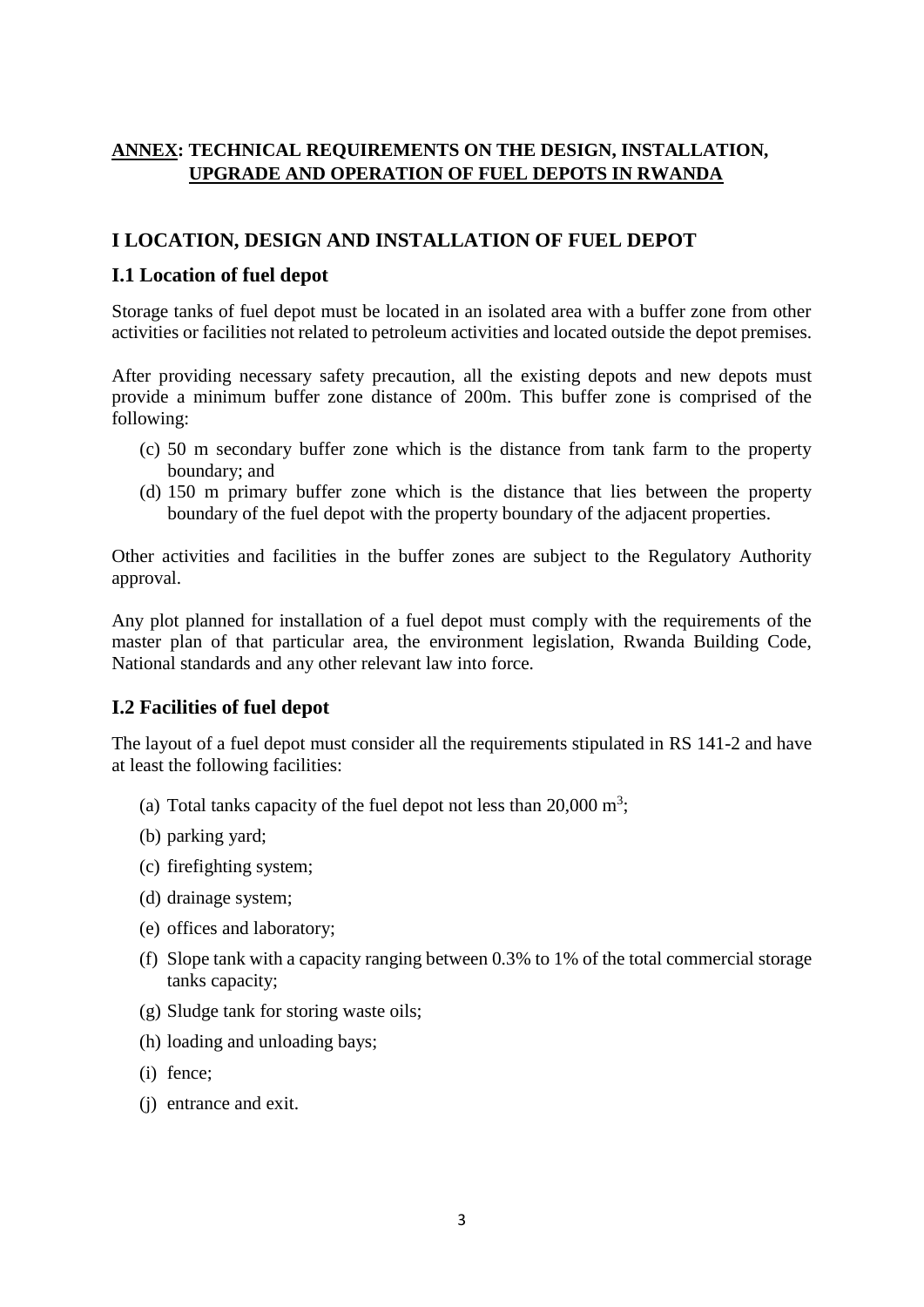# **I.3 Design and installation of Storage tanks**

Design plans must be approved by a professional engineer or entity who certifies that such plans comply with relevant standards.

Any storage tank must:

- **1.** be designed in accordance with approved standards such as RS 141-2, API Std 620, API Std 650, and RS OIML R71;
- **2.** be vertical and consist of not more than one compartment;
- **3.** be equipped with a normal and an emergency vent which comply with the requirements of international and national standards, such as API STD 2000, RS 141-2;
- **4.** be labelled with the product name and the tank number and in accordance with RS OIML R71.
- **5.** The authorized units of measurement shall be those of the International System of Units  $(SI)$ .
- **6.** The data plate shall be made of a metal which remains practically unchanged under normal conditions of use. The plate shall be fixed on an integral part of the tank, so located that it is readily visible and easily legible, not subject to deterioration. The data plate shall include the following information but not limited to:
	- i Date on which the tank was built;
	- ii Builder;
	- iii Nominal capacity;
	- iv Maximum fill height;
	- v Reference height.
- **7.** The shape, material, reinforcement, construction and assembly of the tank shall be in a way that the tank is resistant to the atmosphere and the effects of the contained petroleum product. Under normal condition of use, tank should not suffer any deformation.

## **II.4 Safety distances between storage tanks and adjacent facilities within fuel depot compound**

Vertical tanks must be installed such that the minimum shell to shell spacing between vertical tanks must be:

- i. One-sixth of the sum of adjacent tank diameters but not less than one (1) meter for tanks of diameter not exceeding forty-five (45) meters;
- ii. One-quarter of the sum of adjacent tank diameters for tanks of diameter exceeding forty-five (45) meters.

The minimum distance between fuel tanks to neighboring facilities including roads and buildings are set out in the table below and must comply with the distances set out in RS 141- 2 depending on operating pressure of the tank.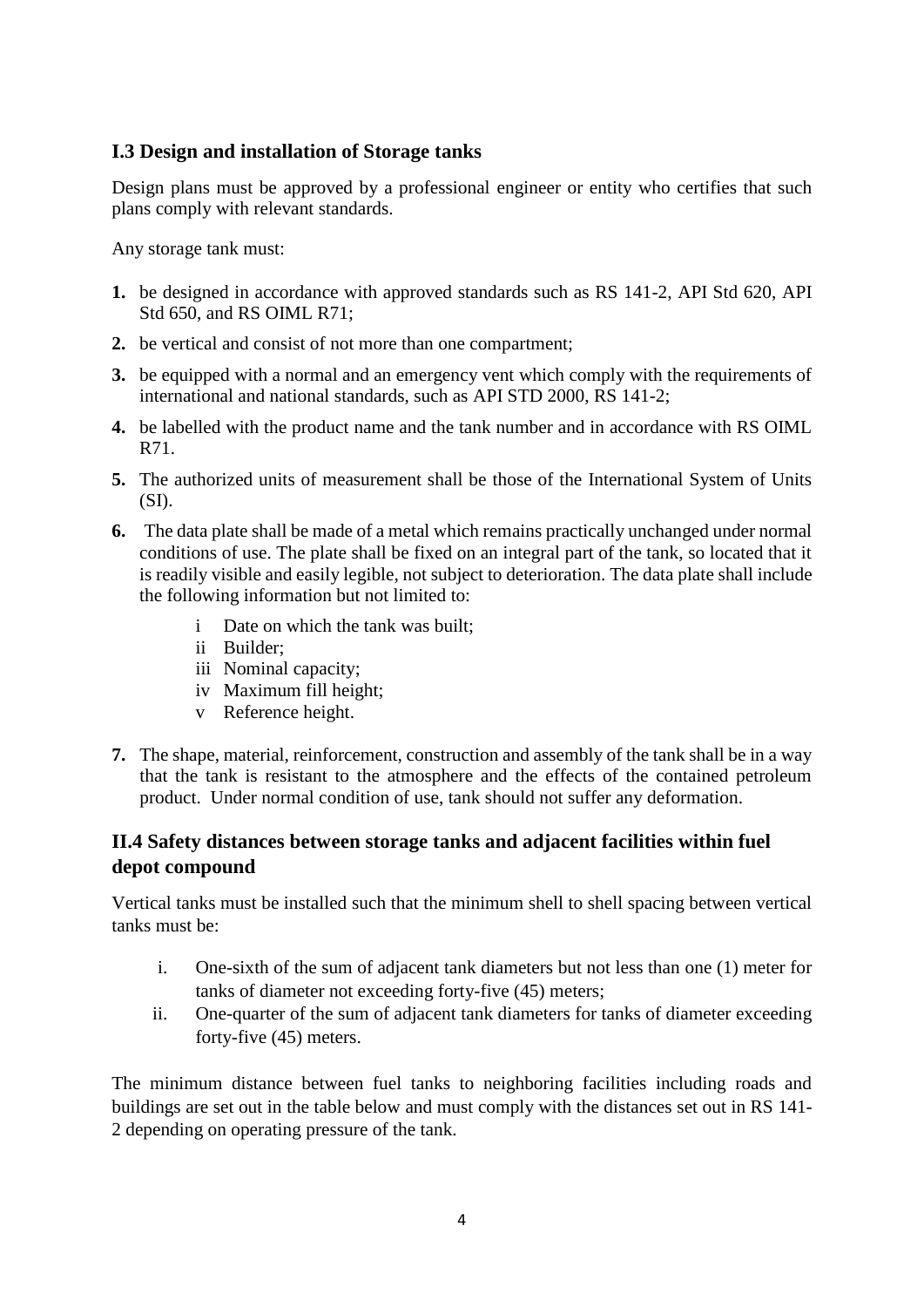| Tank capacity $[m3]$   | Minimum distance [m] |
|------------------------|----------------------|
|                        |                      |
| Less than 1            | 1.5                  |
| $1.0 - 2.2$            | 1.5                  |
| $2.201 - 45.0$         | 1.5                  |
| $45.001 - 82.0$        | 1.5                  |
| $82.001 - 200.0$       | 3.0                  |
| $200.001 - 378.0$      | 4.5                  |
| $378.001 - 1.892.5$    | 7.6                  |
| $1,892.501 - 3,785.0$  | 11.0                 |
| $3,785.001 - 7,570.0$  | 13.7                 |
| $7,570.001 - 11,355.0$ | 17.0                 |
| 11,355.001 or more     | 18.0                 |

*Table 1: Distance between storage tanks vis-a-vis neighboring facilities within the depot*

The spacing of the filling sheds and pump slabs must be determined by the RS 141-2 standard.

## **I.5 Safety distances between storage tanks and depot boundaries**

The location of fuel tanks vis a vis depot boundary must comply with the safety distance as provided in the table below and in accordance with RS 141-2.

*Table 2: Distance between storage tanks vis-a-vis fuel depot boundaries*

| Tank capacity $[m3]$   | Minimum distance (m) |
|------------------------|----------------------|
|                        |                      |
| Less than 1            | 1.5                  |
| $1.0 - 2.2$            | 3.0                  |
| $2.201 - 45.0$         | 4.5                  |
| $45.001 - 82.0$        | 6.0                  |
| $82.001 - 200.0$       | 9.0                  |
| $200.001 - 378.0$      | 15.0                 |
| $378.001 - 1.892.5$    | 25.0                 |
| $1,892.501 - 3,785.0$  | 30.5                 |
| $3,785.001 - 7,570.0$  | 41.0                 |
| $7,570.001 - 11,355.0$ | 50.0                 |
| 11,355.001 or more     | 53.0                 |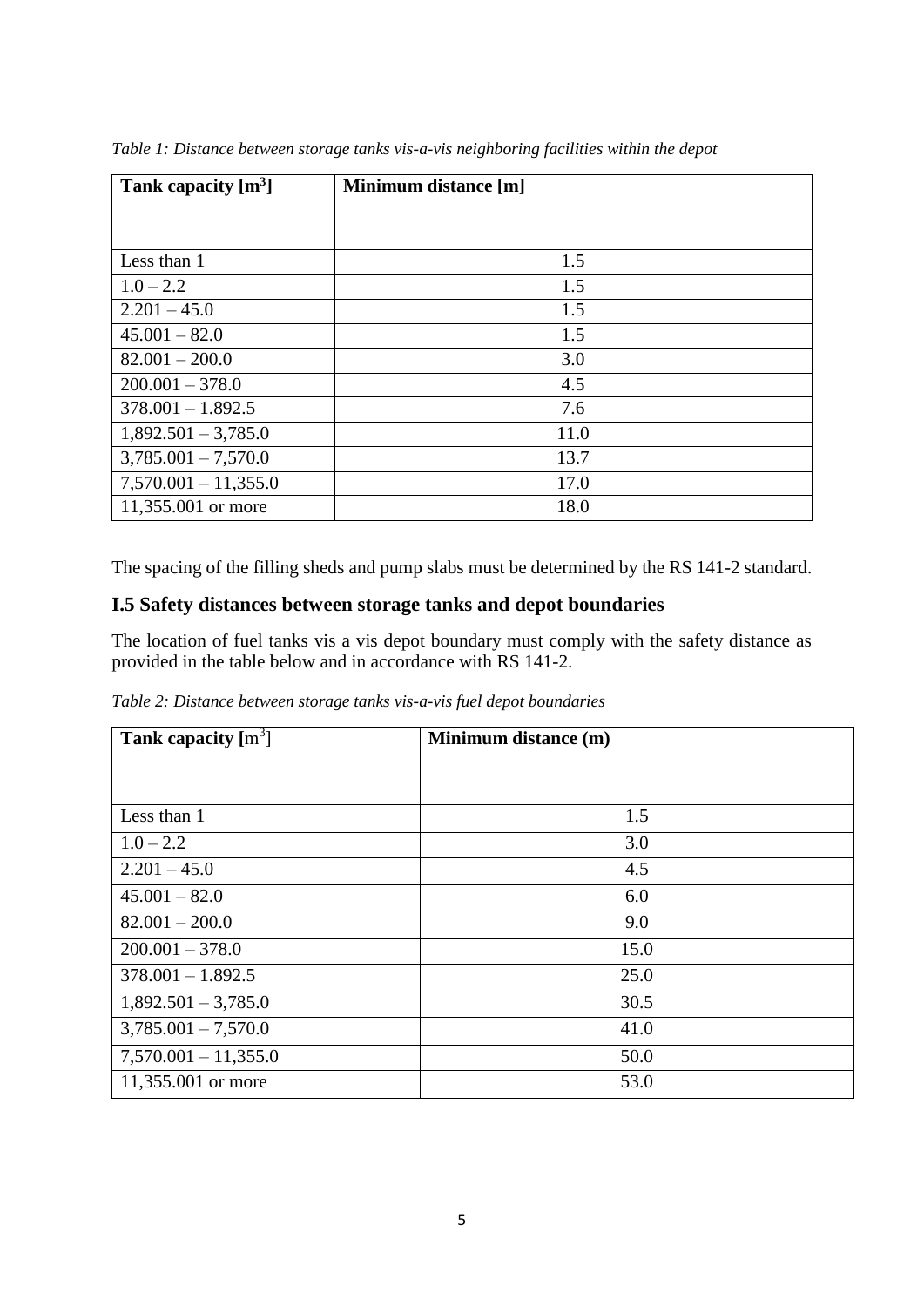## **I.6 Tank farm and bunding**

Tank farm must be surrounded by a bund wall that complies with RS 141-2.

The volumetric capacity of the bunded area must not be less than the greatest amount of product that can be released from the largest tank in the bunded area.

Tanks must be sited in a way that each tank is adjacent to an accessible firefighting equipment.

Draining must be controlled to prevent petroleum products entering natural watercourses, public sewers or public drains by means of interceptors.

### **I.7 Loading and unloading facilities**

To ensure the safety at fuel depot, loading and unloading facilities must:

- 1. have the canopy or roof that does not limit the dissipation of heat or dispersion of flammable vapors and also does not restrict access and control of fire-fighting system;
- 2. be well arranged to ensure that trucks enter from one side and leave from the other side without any need for reversing or repositioning;
- 3. be provided with loading arms and calibrated measuring system installed and maintain according to RS OIML R 117;
- 4. be fully paved, curbed, drained and connected with oil/water drains system;
- 5. be provided with electrically grounding to protect against static electricity hazards.

### **I.8 Parking yard for road tankers and Traffic arrangement**

Any parking yard for road tankers and traffic arrangement must fulfill the following:

- 1. be well designed to overcome over-parking, site congestion resulting in dangerous maneuvers causing blocking of pedestrian routes, a large spill or fire incident which can also endanger the tank farm, buildings or other facilities;
- 2. possess a separate parking area for private cars;
- 3. All roads, exits and entrances of trucks must be unobstructed and favor the access to firefighting equipment; and
- 4. On-site roads must not be used for parking.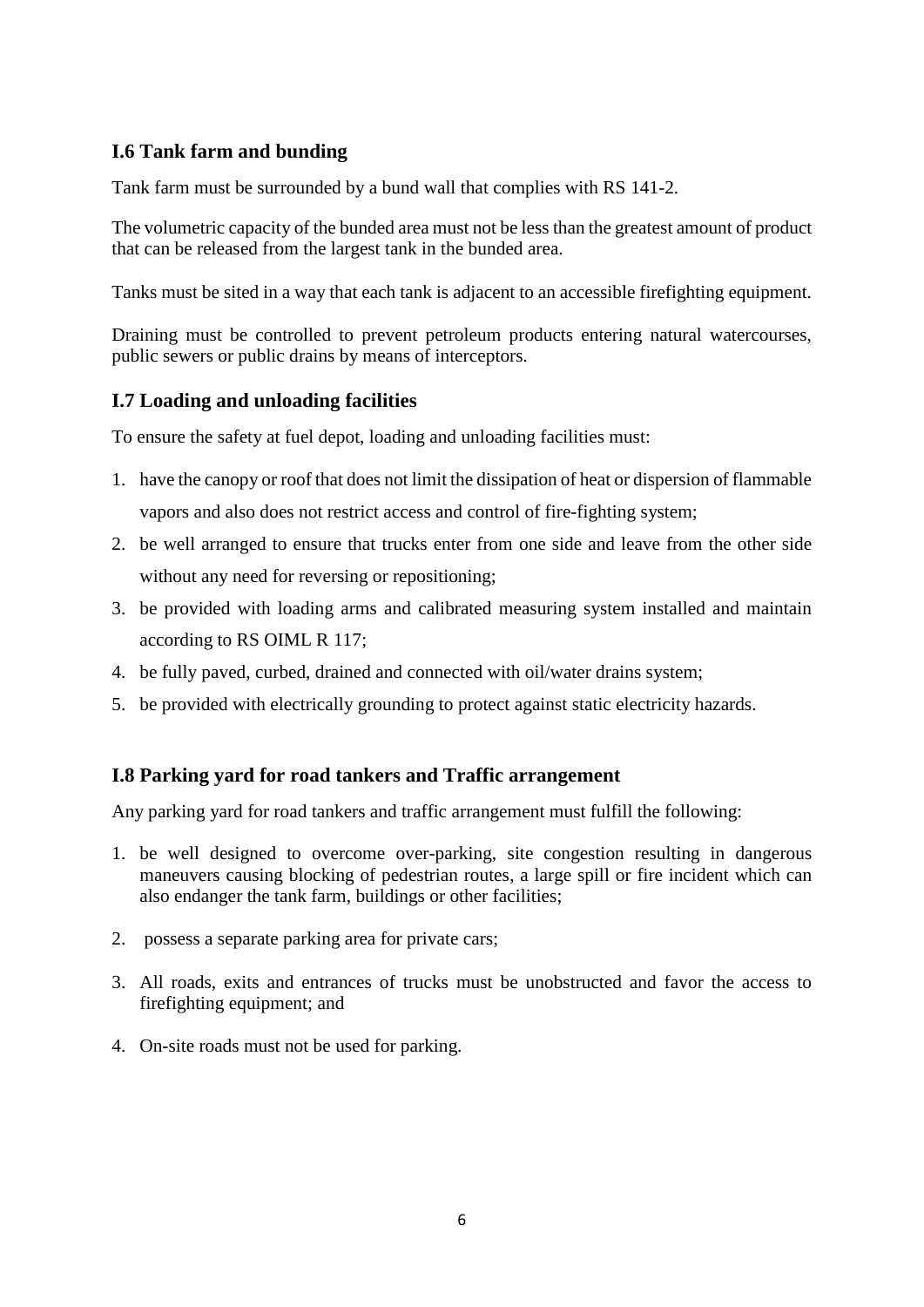## **I.9 Pipe network**

All pipelines of fuel depot must comply with the requirements as provided for in RS 141-2.

The outer surfaces of aboveground pipelines must be protected by a suitable coating. All underground pipelines must be protected with suitable corrosion resistant materials. A cathodic protection system must follow the electrical safety requirements of RS 565 standard;

All pipes, valves and pipe fittings must be designed and built in accordance with applicable national or international standards and must have a safety factor that is adequate for the conditions of service.

### **I.10 Firefighting system**

Water supply system must be at sufficient rate and pressure to supply the required volume of water at fuel depot.

Sufficient foam compound must be stocked to cater for the largest, extinguishable fire at least for one (1) hour.

Hydrants and fire-fighting equipment must be strategically located so that they can be approached from different directions, and distinctly marked that they can be easily seen.

### **I.11 Buildings at fuel depot**

Administrative buildings shall be located in a safe area, preferably near the main gates with access from the roadway so that visitors to the offices do not have to enter the working area of the depot.

All buildings must comply with applicable construction legislation.

Fuel depot must have a laboratory to analyze the quality of fuel.

#### **I.12 Electrical equipment and installations**

Electrical installations must comply with RS 141-3, RS 116-1 and relevant national standards.

Electric motors that are used to drive pumps must be rated for continuous operation at the maximum power output required in service.

Electric motors and associated equipment located within a hazardous area must be installed in accordance with the requirements of RS 141-3 and RS 116-1; and

A generator for power backup must be provided at the fuel depot.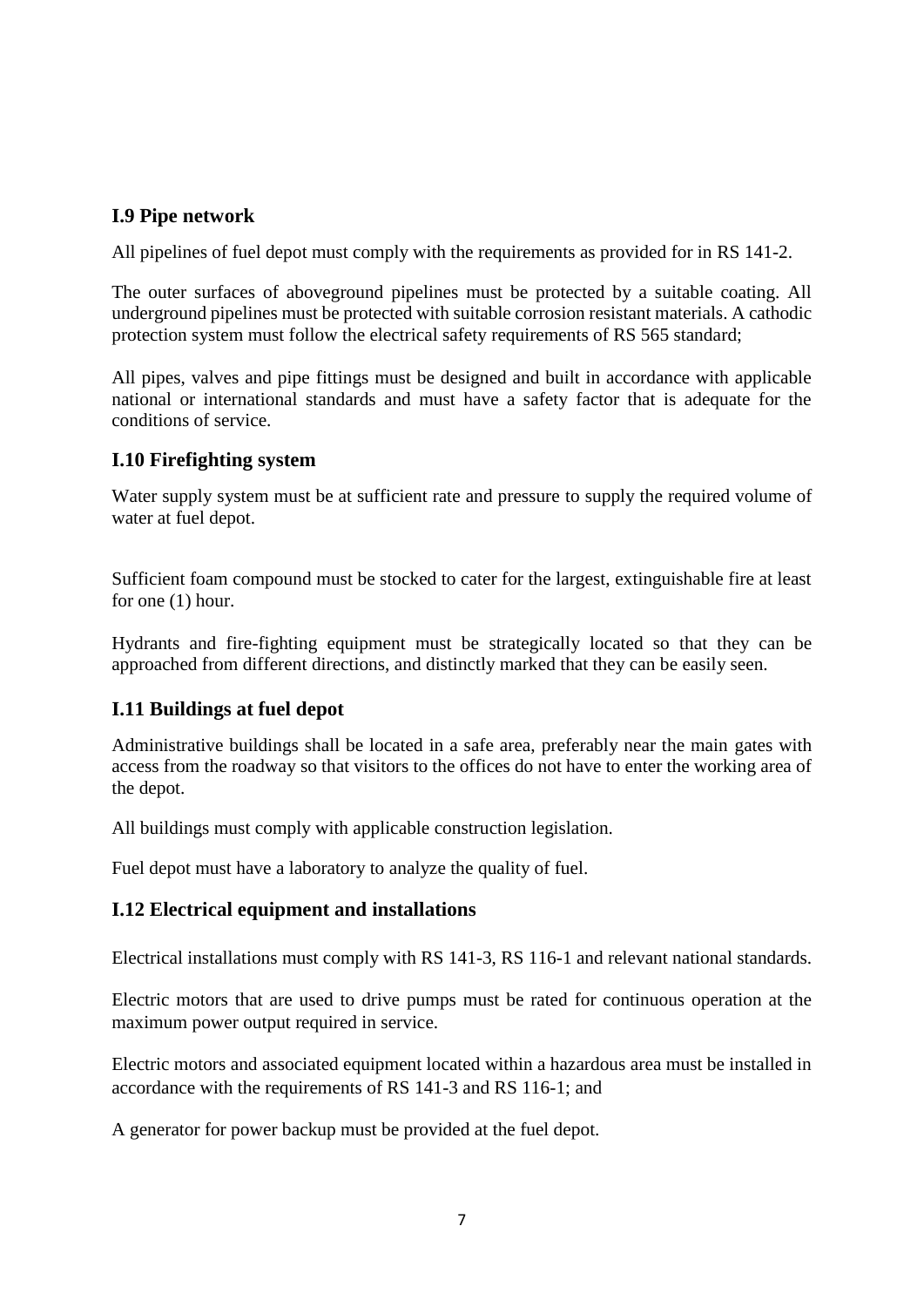## **II OPERATION OF FUEL DEPOT**

## **II.1 Testing and commissioning of a Fuel Depot**

Prior to operate a fuel depot, the operator must request the Regulatory Authority to witness all testing and commissioning activities to ensure that all fuel depot facilities comply with applicable standards and are ready for operation.

All tanks and measuring instruments specifically thermometers, pressure gauges and density meter must be calibrated/ verified and pressure test on pipeline shall be performed. Storage tank instruments such as level indicators, level transmitters, alarm systems, pressure relief systems, valve actuation systems or pump cut-off systems must also be tested.

Prior to the depot becoming operational, all valves, fill pipes, vent pipes and monitoring wells must be well identifiable.

Safety signs and notices on the fill points, tanks, pipework and dispensing equipment must be clearly marked.

On completion of all tests, the entire storage tank must be free from leaks to the satisfaction of the certified inspector in accordance with applicable national or international standards.

## **II.2 Loading and Unloading operations**

The loading and unloading operations must observe the protocol/policy hereunder:

- 1. Only authorized personnel are allowed in the loading area and no one is permitted in the cab of a truck while loading;
- 2. The depot operator must ensure that the quality of fuel delivered to and from the fuel storage tanks complies with national standard;
- 3. In the case of top loading the road tankers, the loading arms should reach the end compartments of a vehicle tank in such a manner that the down pipe can penetrate vertically to the bottom of the compartment;
- 4. For bottom loading, deflectors should be fitted in the vehicle tank at the point of entry of the product into the compartment in order to minimize the amount of vapor formation and reduce product losses;
- 5. Grounding/bonding devices must be connected before loading and disconnected when finished loading;
- 6. Before fuel is unloaded from a road tanker into a storage tank, the operator should ensure there is enough ullage space in the tank to take the quantity being delivered. If there is insufficient ullage space, the operator should not authorize the delivery of a product.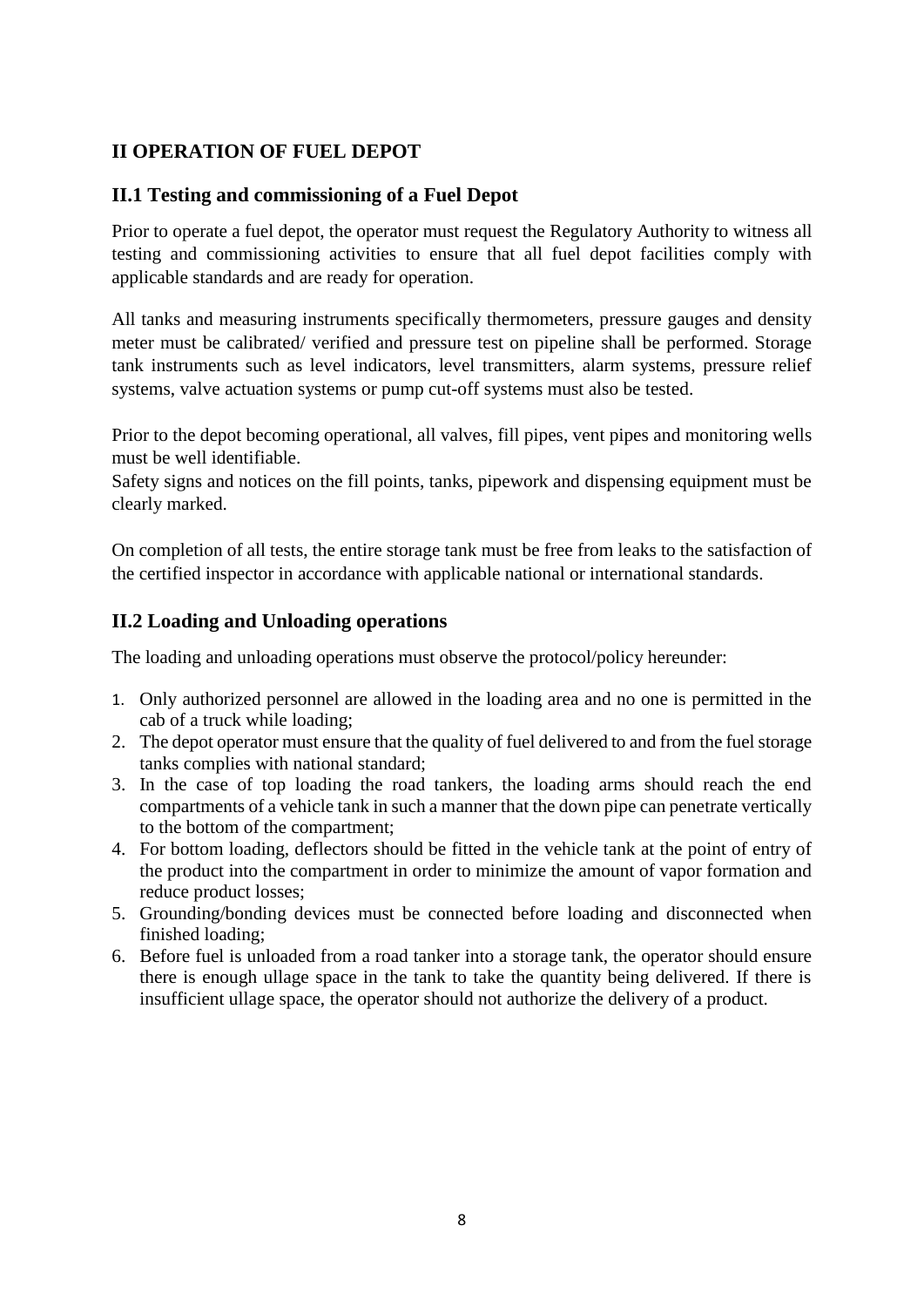## **II.3 Records keeping and reporting system**

The depot operator must maintain all records related to depot' logistics, laboratory tests results and trainings of personnel, and they must be provided to the Regulatory Authority upon request.

All major incidents and oil spills occurred at depot' premises and corrective measures taken must be notified to the Regulatory Authority within twenty-four (24) hours.

## **II.4. Measurements at a fuel depot**

- a) The units of measurement shall be in International Systems of units (SI).
- b) The volume/mass shall be recorded at meter condition; it is the responsibility of the operator to show the meter readings to the client.
- c) Only the software method shall be used during density and volume conversion. The software shall be based on national or international standards and validated by accredited entity.
- d) Temperature shall be indicated in degree Celsius and the fuel measuring system shall be fitted with calibrated thermometer. It shall be placed near the flow meter to measure the temperature at meter conditions.
- e) The scale interval of the thermometer shall not exceed  $0.5^{\circ}$ C
- f) The indicated temperature shall be used to convert back to the density and volume of loaded or offloaded product at  $20^{\circ}$ C. It is the responsibility of the operator to show the thermometer readings to the client.

## **II.5 Safety protection**

All operations at the fuel depot must comply with specific requirements with regard to safety protection as provided hereunder:

a) Ensure that a switch that is capable of cutting off the power supply to all fuel dispensing lines and equipment is in function;

b) Firefighting equipment and necessary chemicals must be in place and ready for use; c) All source of ignition such as electronic devices and smoking must be avoided at the fuel storage and delivery points;

d) Personal protective equipment must be provided to all personnel who are involved in the depot operations;

e) The operations in the fuel depot must be monitored via CCTV Cameras.

## **II.6. Inspection check list for road tankers at fuel depot**

Each road tanker entering a fuel depot shall pass an inspection on the items included but not limited to the check list below before its fuel is offloaded in the fuel tanks.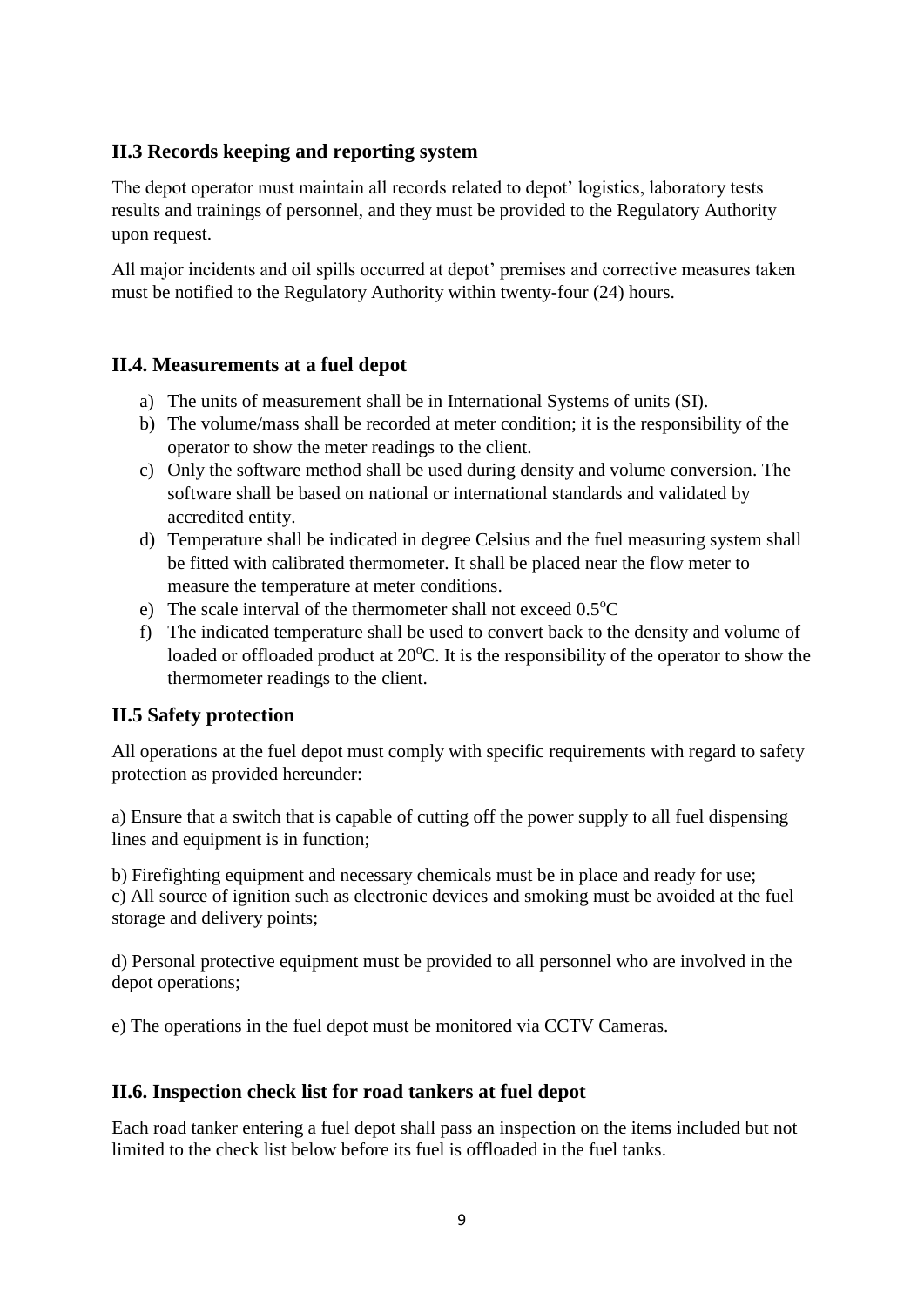| N <sub>0</sub> | Items for local road tanker                                          |
|----------------|----------------------------------------------------------------------|
| 1              | Competent authority transportation Authorization or License          |
| $\overline{2}$ | Vehicle issued with valid fire extinguisher                          |
| 3              | Vehicle issued with calibration certificate                          |
| $\overline{4}$ | Vehicle issued with pressure test certificate                        |
| $\overline{5}$ | Appropriate hazchem placards fitted                                  |
| 6              | Valid fire extinguishers                                             |
| $\overline{7}$ | Electrical wire conditions and all light in good order and operating |
| 8              | <b>Batteries</b> covered                                             |
| 9              | Check for leaks (water, oil and products)                            |
| 10             | Driver to wear personal protective equipment (PPE)                   |
| 11             | Worn out tires                                                       |
| 12             | Mobiles phones to be switch off                                      |
| 13             | <b>Fuel Leakages</b>                                                 |
| 14             | Compartments carrying capacity indicated                             |
| 15             | Overfill system operational                                          |
| 16             | Loading earth bonding point fitted                                   |
| 17             | Delivery hoses in good condition                                     |
| 18             | Meters calibrated and sealed                                         |

*Table 3: inspection check-list for road tankers at fuel depot*

### **II.7 Environment protection**

All operations at the fuel depot must comply with specific requirements with regard to environment protection as provided hereunder:

All used oil and waste oil must be recovered in the waste oil disposal facility in accordance with the environmental legislation and other related regulations; and

- a) In case of adulterated product, waste oil or tank washings, a system arrangement shall be provided to transfer the adulterated product into a slop tank or combination of slop tanks.
- b) Have a procedure in place to deal with any spillages that occur during delivery of petroleum products.

### **II.8 Maintenance and Calibration**

The fuel depot management must perform regular maintenance of the facility including cleaning of storage tanks by complying with the requirements set out in RS 141-2 and RS OIML R71.

During cleaning services, fuel storage tanks must meet normal procedure according to relevant standards and the employee in charge must wear appropriate protective clothing.

Calibration and maintenance of storage tank shall be performed at least once every 10 years and cleaning once every 3 years for Jet A-1 and 10 years for the remaining products.